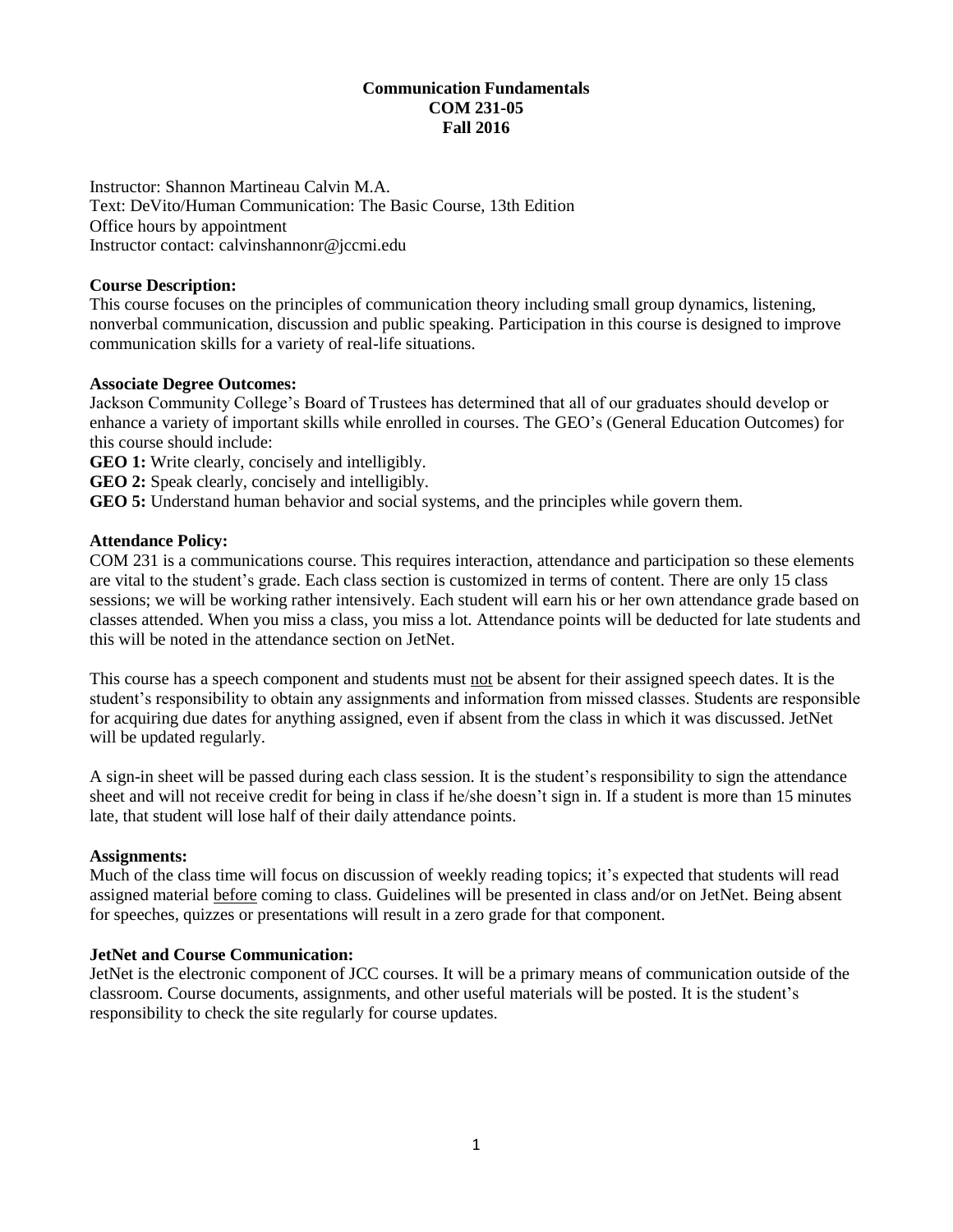This is a communications course; use the opportunity to hone skills in relaying thoughts, needs and concerns. Keep track of your points and grade on JetNet. If you notice something that needs to be brought to the instructor's attention, it is your responsibility to do so in a timely manner. If you e-mail the instructor, please expect a response to confirm that your message was received. If you don't receive a response, expect that your email was NOT received, and try to send another email directly to [martineshannonr@jccmi.edu](mailto:martineshannonr@jccmi.edu) or call and leave a message on (517) 260-5333.

## **Grades & Incompletes:**

To appeal a grade, the student must make the grade appeal to the instructor in writing. The appeal will be reviewed and, if necessary, discussed with the Department Chair. A formal response will be issued within 2 weeks of the appeal submission. **Incompletes:** JCC's policy states that an incomplete grade will only be issued if the student has completed the vast majority of the course, has attended class, is already passing the course after the withdraw deadline, and is unable to complete the course due to an extenuating circumstance. If a grade of incomplete is issued, all grades/scores earned to that date will be used in calculating the course grade.

## **Ethics and Courtesy:**

All work submitted must be your own. Failing to document sources in both oral and written assignments is considered plagiarism. Students found plagiarizing will be dealt with according to JCC's policy on academic honesty. In this course it is unethical to use a speech, outline or paper that has been written in whole or in part by someone other than yourself. The official JCC policy can be found at:

[http://www.jccmi.edu/Administration/deanoffaculty/student\\_resources.html.](http://www.jccmi.edu/Administration/deanoffaculty/student_resources.html) It is inappropriate in this course to use obscene language or gestures, tell offensive jokes, or use references that may be demeaning or offensive. Laptops are not permitted during class unless specifically stated by the instructor. Texting, Internet, electronic games or any other distraction are prohibited in class and are grounds for grade penalty. Please turn off all cell phones prior to the start of class. In the event of a possible emergency, inform the instructor in advance and set the phone to vibrate. Creating excessive distractions will impact your standing in the course.

## **Learning Accommodations:**

Students who require special accommodations for learning or who have particular needs (including those affected by the Americans with Disabilities Act) are invited to share these concerns or requests with the instructor as soon as possible**.** Also, please contact the Center for Student Success. This is the first step in acquiring the appropriate accommodations to facilitate your learning.

# **Syllabus Revisions and Course Structure:**

Elements listed in this syllabus are tentative and subject to revision at the instructor's discretion. Refer to JetNet for assignment details, points and grade status. Specific date guidelines will be discussed in class and posted on JetNet.

## **Grades:**

15 classes, 20 points for each class = **300 points total available**

- If you miss a class for reasons beyond your control, you many earn back 5 points by submitting acceptable documentation. (This is based on the instructor's discretion.)
- Showing up more than 15 minutes late results in a 5 point reduction. Likewise, leaving more than 15 minutes before class dismissal results in a 5 point reduction.

## Speeches

2 speeches, worth 50 points each = **100 points available**

## **400 total points available**